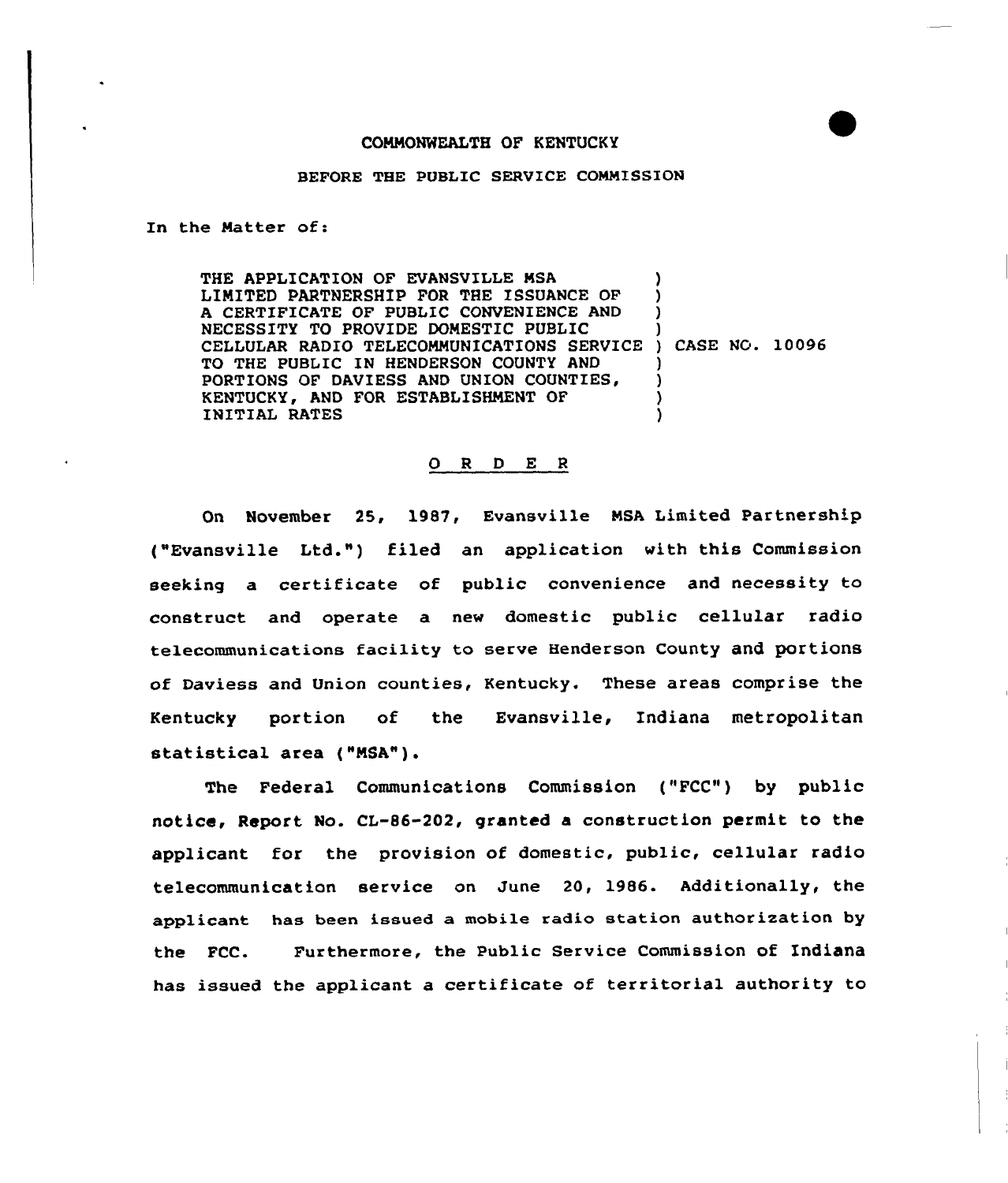offer and furnish domestic, public cellular radio telecommunications service within the indiana portion of the Evansville NSA.

Evansville Ltd.'s application, and answers to Commission information requests, make clear that construction on the proposed cellular communications facility was begun before the applicant filed for approval with this Commission. Evansville Ltd. is hereby notified that the Kentucky Public Service Commission is to be notified prior to the beginning of construction of any utility facility. Pursuant to KRS 278.020(l):

No person, partnership, public or private corporation or combination thereof shall begin the construction of any plant, equipment, property or facility for furnishing to the public any of the services enumerated in KRS<br>278.010. . . until such person has obtained from the . until such person has obtained from the public service commission a certificate that public convenience and necessity require such construction.

This Commission cannot issue a certificate to construct a facility that has been completed. The Commission is persuaded that Evansvile Ltd. proceeded in good faith by seeking approval for construction from the Henderson-Henderson County Planning Commission, instead of asserting the statutory exemption contained in KRS 100.324 and seeking Public Service Commission approval of the cell site construction. Therefore, no penalty shall be imposed.

By this Order, we accept, subject to the conditions contained within this Order, the tariffs of Evansville Ltd., and thereby grant the utility authority to operate within Kentucky. The Commission is persuaded, based upon evidence contained within the record of this case, that Evansville Ltd. has the financial,

 $-2-$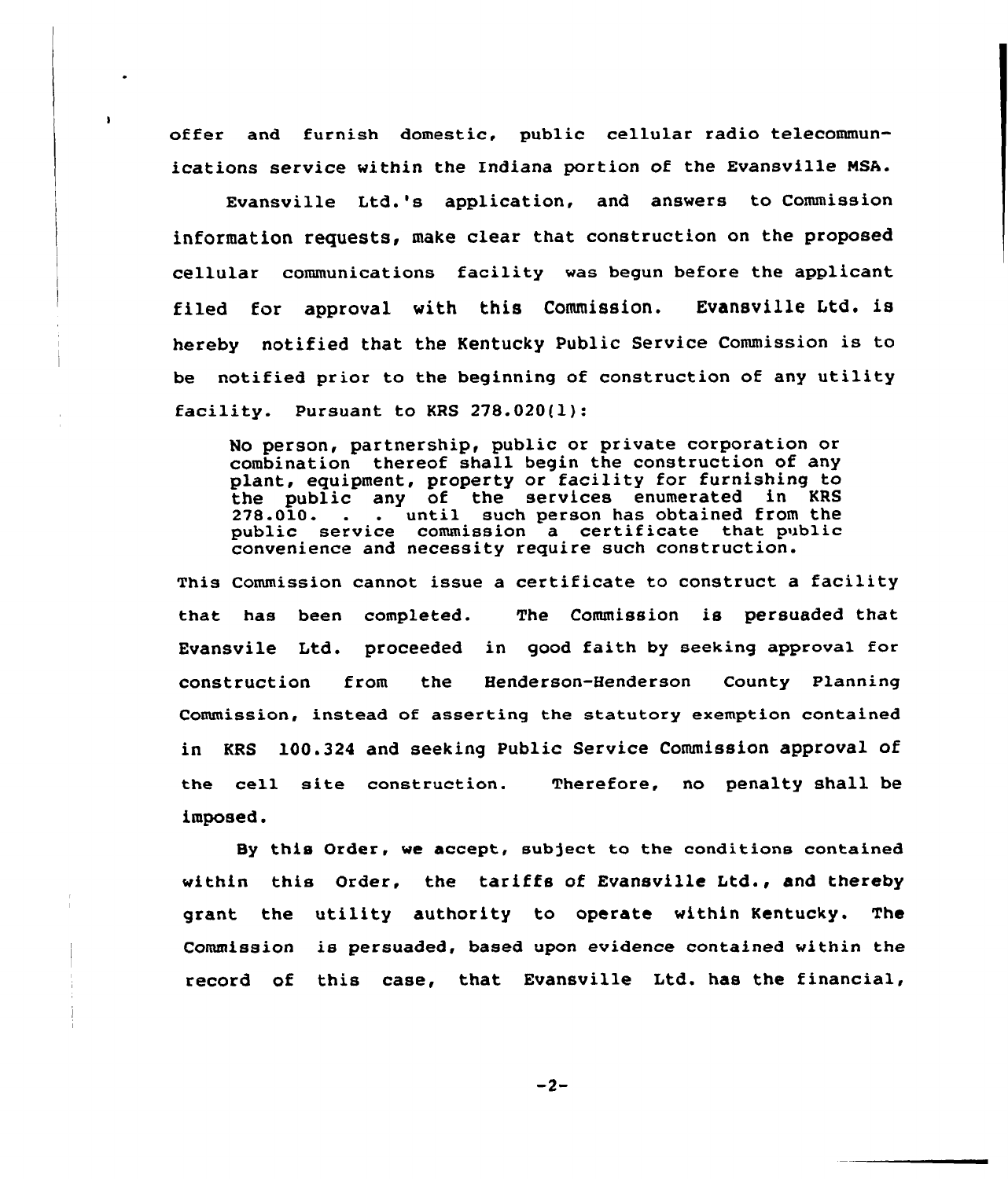technical and managerial abilities to provide reasonable service within the Kentucky portion of the Evansville NSA.

The Commission finds that the proposed initial rates and conditions of service proposed by the applicant are reasonable, with the following exceptions. Section 3.5 of the proposed tariff (original pages 12 and 13) pertains to disconnection of service for cause. Evansville Ltd. is reminded that its propased disconnect provision must comply with 807 KAR 5:006, Section  $11(1)$ and (3). Section 3.7(c) of the proposed tariff (original page 13) pertains to deposits. Evansville Ltd. is hereby notified that interest at the rate of <sup>6</sup> percent per annum must be paid on all deposits, accruing from the date of deposit. Upon customer request, interest must be paid annually. KRS 278.460 and 807 KAR 5s006, Section <sup>7</sup> govern the maintenance of deposits by utilities. Evansville Ltd. should conform with all provisions of 807 KAR 5s006, Section 7.

## FINDINGS

1. Evansville Ltd. should be granted authority to provide cellular mobile radio service within the Kentucky portion af the Evansville

Evansville Ltd.'s proposed tariff should be accepted,  $2.$ subject to the exceptions noted herein.

IT IS THEREFORE ORDERED that:

1. Evansville Ltd.'s application for authority to provide domestic public cellular radio telecommunication service is hereby granted;